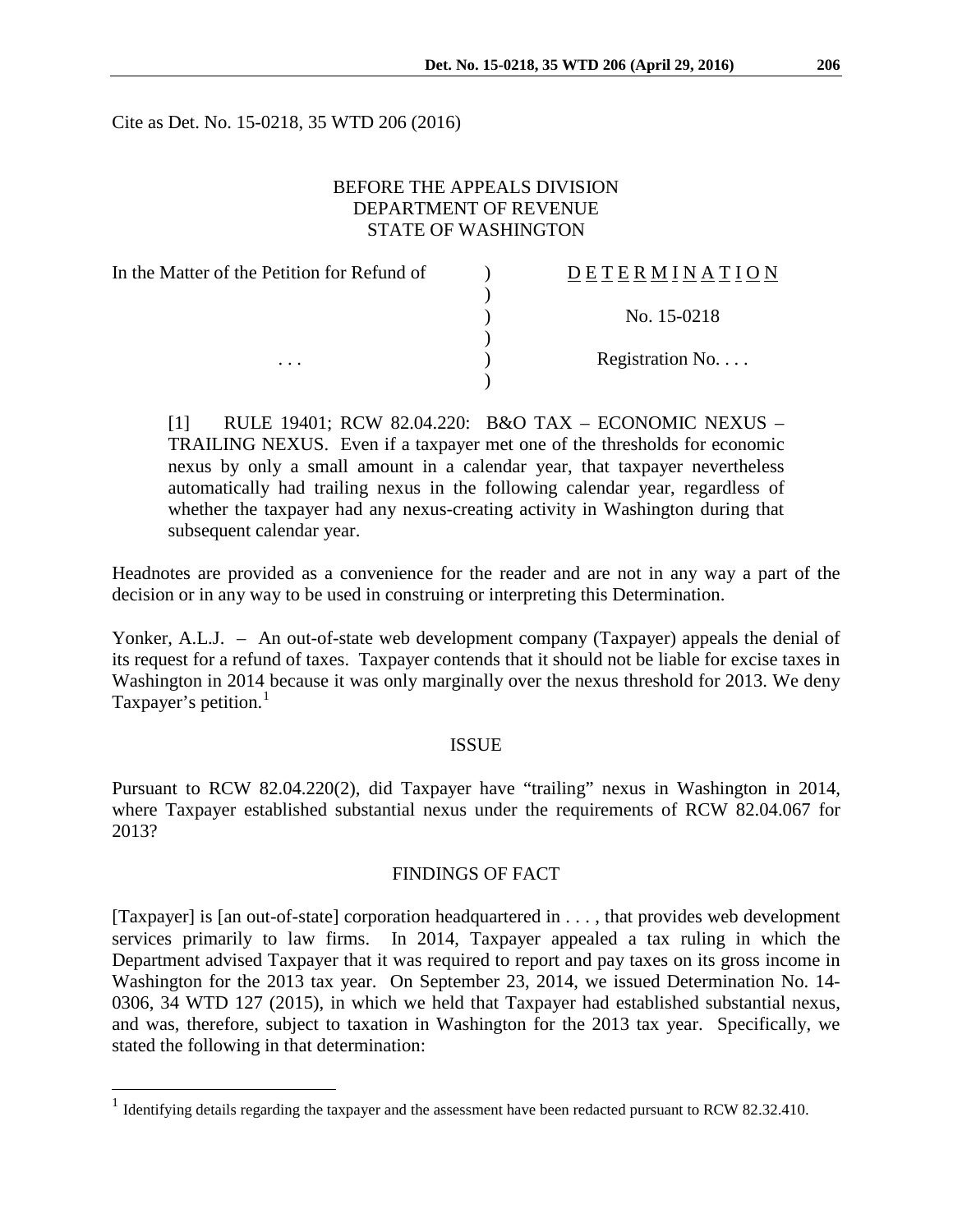Here, Taxpayer concedes that it had one employee in Washington during 2013, and paid that employee a total of \$ . . during that year. While this amount is only slightly over the \$53,000 payroll threshold, it is, nevertheless, above that threshold. We have no authority to "waive" tax liability for any taxpayer that meets any of the thresholds identified in RCW 82.04.067.

[Taxpayer's one employee in Washington left the state sometime during 2013, and there is no evidence that Taxpayer had any employees in Washington during 2014, or any other basis for establishing nexus in Washington during that year.]

On January 30, 2015, Taxpayer requested a refund for Washington taxes it paid for the 2014 tax year on the basis that it had "barely reached nexus" in 2013, and that further taxation in 2014 "seems like an abuse of power." On February 12, 2015, the Department's Taxpayer Account Administration (TAA) denied Taxpayer's refund request. Taxpayer appealed TAA's denial of the refund request.

## ANALYSIS

Washington imposes upon "every person that has a substantial nexus with this state" a business and occupation ("B&O") tax "for the act or privilege of engaging in business activities" in Washington. RCW 82.04.220(1). A state cannot tax business activity that does not have sufficient connection or "nexus" with the state. *See Complete Auto Transit, Inc. v. Brady*, 430 U.S. 274, 97 S. Ct. 1076 (1977); *Tyler Pipe Indus., Inc. v. Dep't of Revenue*, 483 U.S. 232, 107 S.Ct. 2810 (1987); *Quill Corp. v. North Dakota*, 504 U.S.298, 112 S.Ct. 1904 (1992); Det. No. 05-0376, 26 WTD 40 (2007). The idea of "nexus" flows from limits on a state's jurisdiction to tax found in the Due Process and Commerce Clause Provisions of the United States Constitution. Det. No. 01-188, 21 WTD 289 (2002); *see also* RCW 82.04.4286. The U.S. Supreme Court has held that the Commerce Clause requires that the transaction being taxed have "substantial nexus" with the taxing state. *Complete Auto Transit, Inc.*, 430 U.S. at 279.

In Washington, "substantial nexus" is defined in RCW 82.04.067, which provides a number of different means through which a taxpayer may establish substantial nexus with Washington. In addition, under RCW 82.04.220(2), "[a] person who has a substantial nexus with this state in any tax year under the provisions of RCW 82.04.067 will be deemed to have a substantial nexus with this state for the following tax year." Thus, if any of the substantial nexus thresholds under RCW 82.04.067 is met for one tax year, RCW 82.04.220(2) provides that a taxpayer is deemed to have substantial nexus with Washington not only for that tax year, but for the following tax year, as well. This is sometimes referred to as "trailing" nexus.

In 34 WTD 127, we held that Taxpayer met the payroll threshold under RCW 82.04.067(1)(c)(ii) for establishing substantial nexus in Washington for 2013. As such, under RCW 82.04.220(2), Taxpayer automatically had substantial nexus for 2014.

Taxpayer appears to argue that the Department should, in essence, waive Taxpayer's 2014 tax liability given that it originally met the payroll threshold in 2013 by a mere \$ . . . . As we stated in Determination 34 WTD 127, "[w]e have no authority to 'waive' tax liability for any taxpayer